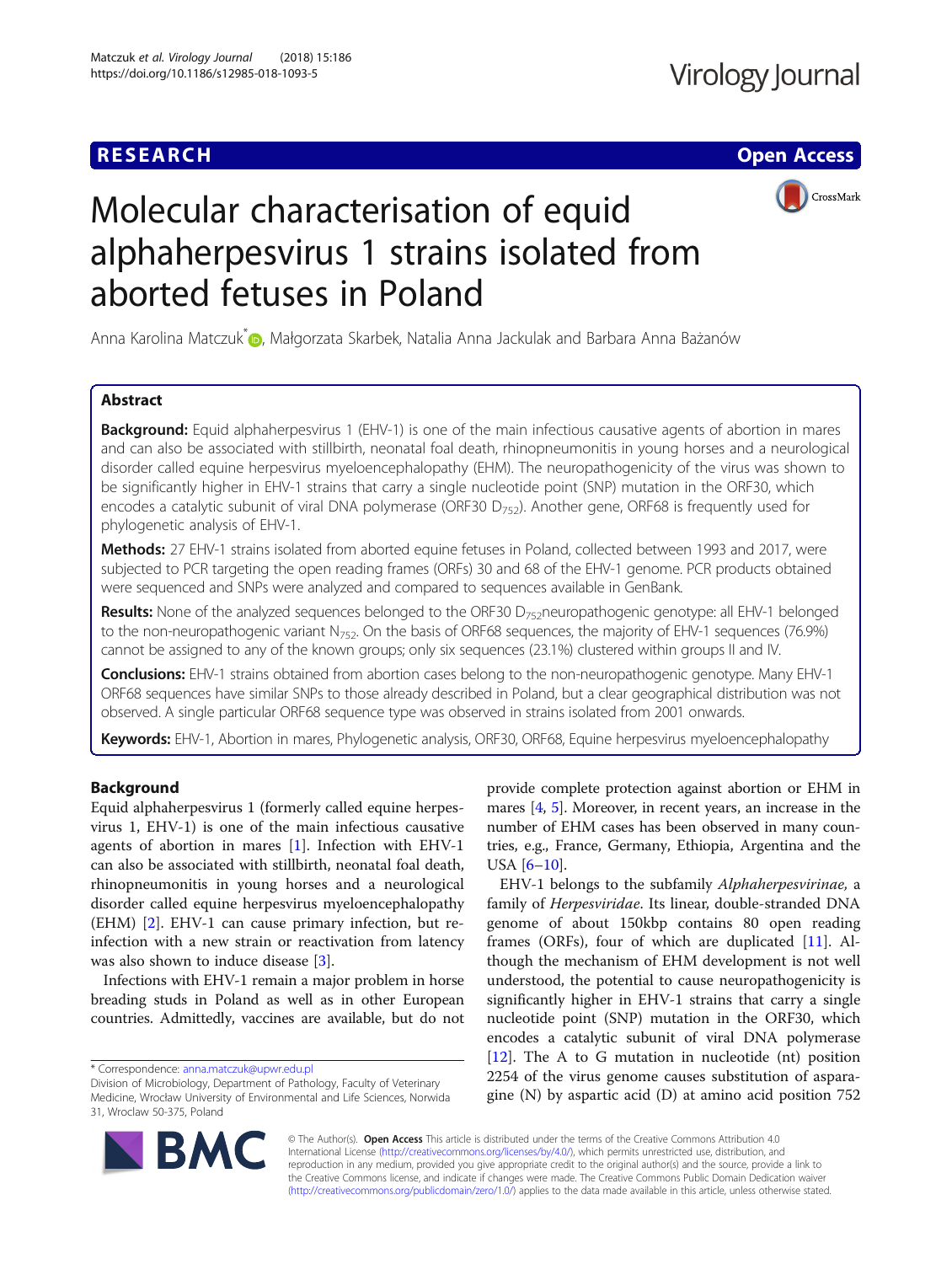<span id="page-1-0"></span>in the catalytic subunit of the viral DNA polymerase. This single amino acid mutation in the viral polymerase of EHV-1 causes higher tropism to lymphocytes and longer viremia in experimentally infected horses when compared to animals infected with EHV-1 lacking this particular mutation [\[13](#page-6-0)].

Although infection with  $N_{752}$  can also cause EHM, infections with  $D_{752}$  increase the risk of developing EHM [[3,](#page-5-0) [6\]](#page-5-0). For this reason, EHV-1  $N_{752}$  is referred to as a non-neuropathogenic genotype, and  $D_{752}$  as a neuropathogenic genotype. Other risk factors for EHM, beside the genotype of the virus, include host and environmental factors such as breed, age and sex of the horse [\[14](#page-6-0)].

In some neuropathogenic EHV-1 strains, another mutation, a substitution C to A in position 2258 in addition to A to G in position 2254 in the ORF30 gene was observed [[15](#page-6-0)]. Infection with the neuropathogenic genotype of EHV-1 can also lead to severe abortion outbreaks [[5](#page-5-0)]. Analysis of the whole EHV-1 genome sequences of reference neuropathogenic strain Ab4 and the less virulent V592 strain revealed that the highest variation rate occurs in the ORF68 gene, a homologue to the human herpes simplex virus type US2 region [\[12\]](#page-6-0). Analysis of 131 field isolates revealed that, indeed, this region of the EHV-1 genome has the highest mutation rate (2%), which allows its nucleotide sequence to be used as a genetic marker to classify virus strains into different groups [[12](#page-6-0)]. The strains were divided into six groups (two strains remained unassigned) on the basis of SNPs in the polymorphic region of ORF68 and the number of G residues within this region (nucleotides 732–739). Therefore, sequencing of ORF68 replaced the restriction fragment length polymorphism in molecular and epidemiological analyses of the EHV-1 strains obtained during outbreaks [[16](#page-6-0), [17\]](#page-6-0).

The aim of this study was to analyse the neuropathogenic potential and genetic relationship of EHV-1 strains isolated from aborted equine fetuses in Poland.

## Materials and methods

## Virus strains, cell cultures, DNA extraction

The 27 field strains analysed in this study were isolated from placentas or internal organs (liver, spleen, lungs) of aborted fetuses. All samples were sent as clinical samples to the Division of Microbiology, Department of Pathology, Faculty of Veterinary Medicine, Wrocław University of Environmental and Life Sciences between 1993 and 2017 (Fig. 1, Table [1](#page-2-0)). The majority of the strains originated from large or medium size breeder studs, and only a few of them from recreational studs. A vaccine strain RacH and DNA from a neuropathogenic strain Ab4 were also included in the study, as positive controls. After the original isolation, the viruses were stored as cell culture supernatants at − 80 °C or in liquid nitrogen. Before the isolation of DNA, all strains were cultured on

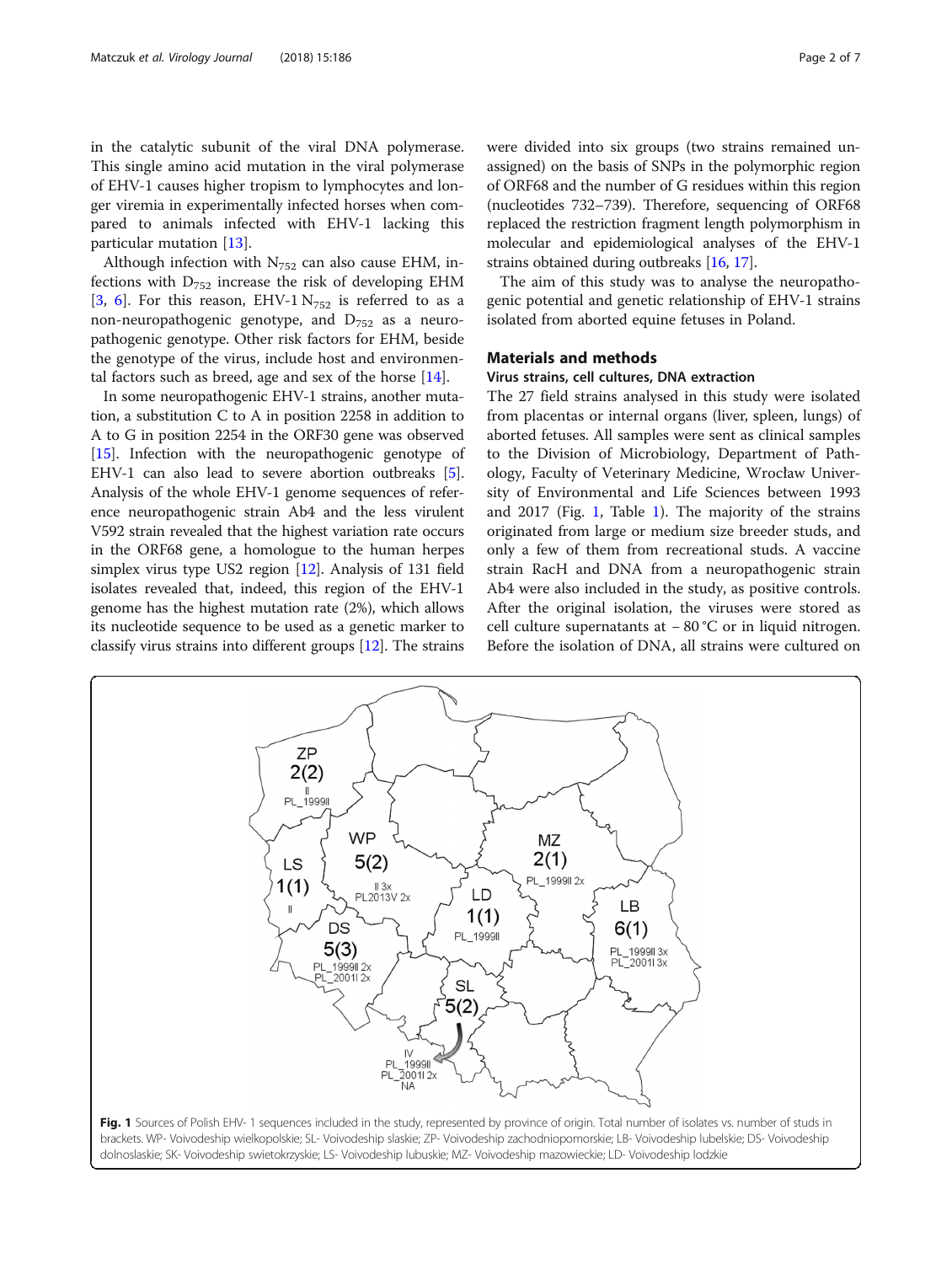| Serial number of<br>strain | Strain reference<br>number | Date of virus<br>isolation | Virus isolation<br>source | Place of isolation stable/<br>voivodeship | Group                  |  |
|----------------------------|----------------------------|----------------------------|---------------------------|-------------------------------------------|------------------------|--|
| 1                          | $93_01$                    | 16 March 1993              | fetus                     | A/ZP                                      | $\parallel$            |  |
| $\overline{2}$             | 93_02                      | 8 April 1993               | fetus 10 m                | A/SL                                      | $\dot{\mathbb{N}}$     |  |
| 3                          | 93_03                      | 8 April 1993               | fetus 10 m                | A/SL                                      | PL_2013_V              |  |
| 4                          | 93_04                      | 8 April 1993               | fetus 9 m                 | A/SL                                      | partial<br>(PL_2013_V) |  |
| 5                          | 93_05                      | 8 April 1993               | fetus 6 m                 | B/WP                                      | $\mathbb{I}$           |  |
| 6                          | $95_01$                    | 23 January 1995            | fetus                     | A/WP                                      | PL_2013_V              |  |
| 7                          | $95 - 02$                  | 28 January 1995            | fetus                     | A/WP                                      | $\mathbb{I}$           |  |
| 8                          | 96_01                      | 12 February 1996           | fetus 8 m                 | A/WP                                      | PL_2013_V              |  |
| 9                          | 97_01                      | 15 January 1997            | fetus 8 m                 | A/LB                                      | PL_1999_II             |  |
| 10                         | $97_02$                    | 23 February 1997           | fetus 10 m                | A/LB                                      | PL_1999_II             |  |
| 11                         | 97_03                      | 23 February 1997           | fetus 8-9 m               | A/LB                                      | PL_1999_II             |  |
| 12                         | 97_04                      | 25 February 1997           | fetus 10 m                | A/LB                                      | partial (PL_2001_l)    |  |
| 13                         | $97 - 05$                  | 25 February 1997           | fetus                     | A/LB                                      | partial (PL_2001_I)    |  |
| 14                         | 97_06                      | 23 March 1997              | fetus 10 m                | A/LB                                      | partial (PL_2001_I)    |  |
| 15                         | 99_01                      | 20 February 1999           | fetus 4 m                 | A/SL                                      | partial/NA             |  |
| 16                         | 99_02                      | 22 February 1999           | fetus 10 m                | A/DS                                      | partial (PL_2001_l)    |  |
| 17                         | 99_03                      | 22 February 1999           | fetus 10 m                | A/DS                                      | partial (PL_2001_l)    |  |
| 18                         | $00 - 01$                  | 10 February 2000           | fetus 11 m                | B/WP                                      | $\lvert \rvert$        |  |
| 19                         | $00 - 02$                  | 27 February 2000           | fetus 9 m                 | A/LS                                      | $\parallel$            |  |
| 20                         | $01 - 01$                  | 28 May 2001                | fetus                     | B/DS                                      | PL_1999_II             |  |
| 21                         | $01_02$                    | 29 October 2001            | fetus 7 m                 | A/DS                                      | Not tested             |  |
| 22                         | $04 - 01$                  | 17 November 2004           | fetus 8 m                 | B/ZP                                      | PL_1999_II             |  |
| 23                         | $05 - 01$                  | 21 January 2005            | fetus 7 m                 | A/LD                                      | PL_1999_II             |  |
| 24                         | $06_01$                    | 16 February 2006           | fetus 9 m                 | B/SL                                      | PL_1999_II             |  |
| 25                         | $10 - 01$                  | 23 February 2010           | fetus                     | A/MZ                                      | PL_1999_II             |  |
| 26                         | $10 - 02$                  | 25 February 2010           | fetus                     | A/MZ                                      | PL_1999_II             |  |
| 27                         | $17\_01$                   | 5 March 2017               | fetus                     | C/DS                                      | PL_1999_II             |  |

<span id="page-2-0"></span>Table 1 Characteristics of isolated EHV-1 strains

Characteristic of isolated strains. M- months. Groups: II and IV [\[12](#page-6-0)], PL\_1999\_II and PL\_2013\_V [[19](#page-6-0)]. Partial means that the sequence is not complete, but sequence has SNPs the same as indicated in brackets. Abbreviations of the voivodeships are explained in Fig. [1](#page-1-0)

rabbit kidney cells (RK-13) maintained in Minimum Essential Medium (MEM, Sigma-Aldrich, Germany) at 37 ° C in an atmosphere containing 5%  $CO<sub>2</sub>$  in T25 flasks until appearance of the cytopathic effect. The flasks were then frozen and thawed and 200 μl of supernatant was subjected to DNA extraction with the QIAmp DNA Mini Kit (Qiagen) according to the manufacturer's instructions, with a final elution volume of 50 μl.

### PCR amplification and sequence analysis

The amplification of ORF30 was performed with primers described by [\[13\]](#page-6-0) (ORF30F: 5'-GCTACTTCTGAAAA CGGAGGC-3′; ORF30R:5'-CTATCCTCAGACACGGCAA CA-3′). Amplicons of 466 bp were generated with Dream-Taq Green Master Mix in a 50 μl reaction volume with 200 nM of forward and reverse primer and 2 μl virus DNA template. The cycling conditions were as follows: initial denaturation at 95 °C for 3 min followed by 35 cycles of denaturation at 95 °C for 1 min, annealing at 56 °C for 1 min and extension at 72 °C for 2 min, followed by one step of final extension at 72 °C for 8 min.

The PCR products were visualized on a 2% agarose gel, bands were excised and purified with the Gel-Out kit (A&A Biotechnology, Poland), then eluted in 50 μl nuclease-free water. The purified products were digested with *Sal* I enzyme (recognition site 5' G↓ TCGAC 3') (EURx, Poland) in a 50 μl reaction volume containing 15 μl of purified PCR product, 5 μl 10x Buffer High, 0.5 μl 100x BSA, and 1 μl *Sal* I enzyme, for 1 h at 37 °C followed by 20 min at 65 °C. The Ab4 and RacH strains were used as positive and negative controls for SalI digestion, respectively. After digestion, the products were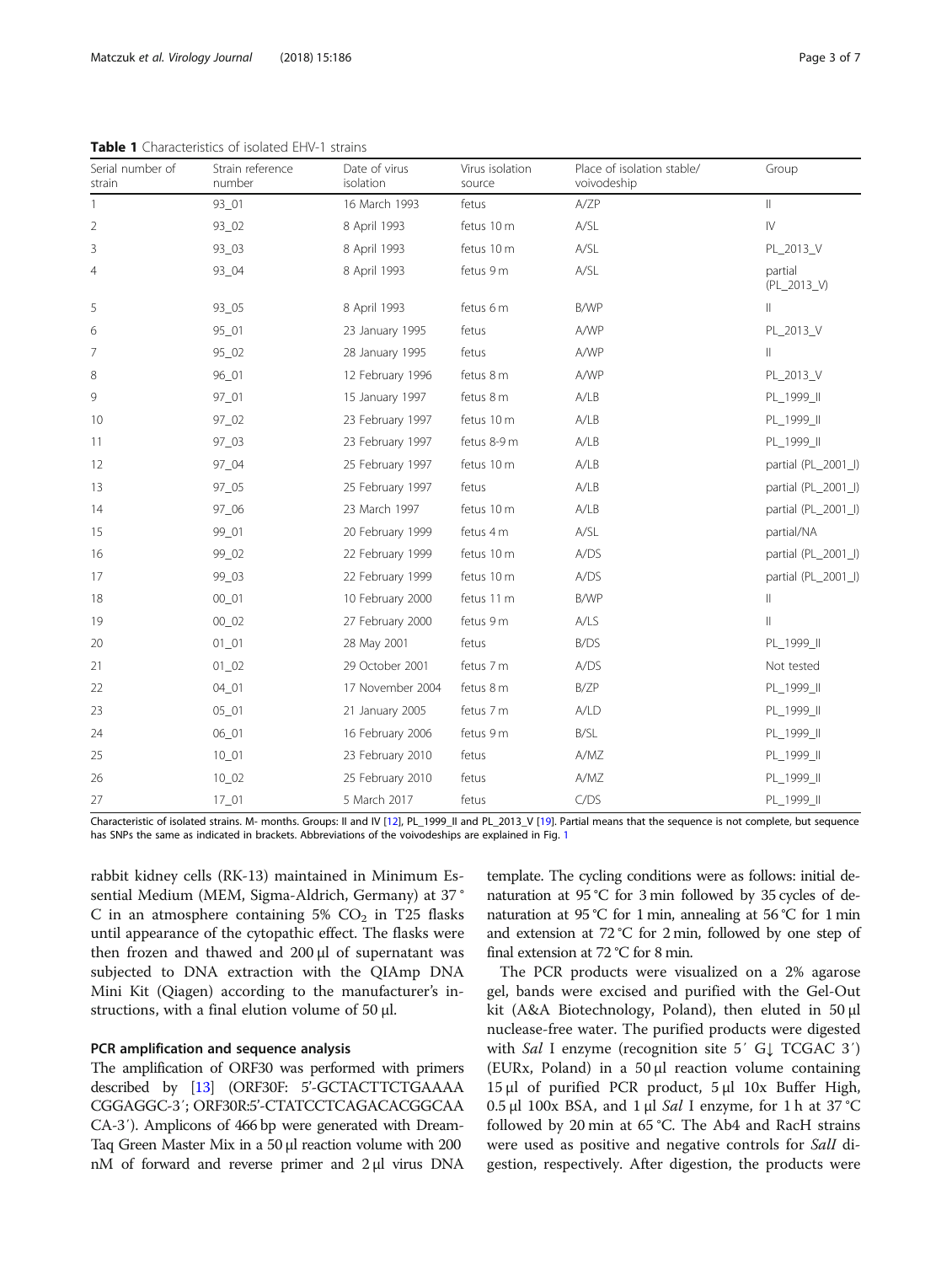<span id="page-3-0"></span>visualized by electrophoresis on 2% agarose gel. The remaining 35 μl of purified PCR products were subjected to sequencing with ORF30F primer (Genomed, Poland).

Amplification of the 645 bp region of ORF68 was performed with primers described by Nugent et al. [[12](#page-6-0)] (ORF68F: 5'CAAGAAACCACTGCTCAACC3'; ORF68R: 5'AGCATTGCCAAACAGTTCC3'). The PCR was performed with Agilent's Herculase II fusion DNA polymerase (Agilent Technologies, Santa Clara, USA), with the same conditions as described by Negussie et al. [\[10](#page-6-0)]. The PCR products were visualized on 2% agarose gels, the bands were excised, purified with the Gel-Out kit or by a sequencing company (A&A Biotechnology, Poland), and subjected to sequencing with at least two primer sets: ORF68F primer and for some products with ORF68R or ORFS1 primer 5'GAAGATAGAATGGGTGTGAG'3 (Genomed, Warsaw Poland; GATC Cologne, Germany). Chromatograms obtained from sequencing were manually checked for errors with FinchTV software. The fragments of ORF68 sequences obtained were aligned with a ClustalW algorithm, with a set of representative sequences of each group from the original Nugent et al. 2006 study [\[12](#page-6-0)] and a recent Polish study Stasiak et al. [[18\]](#page-6-0) obtained from GenBank with MEGA7.1 software [[19\]](#page-6-0). The ORF68 sequences obtained in this study were subjected to GenBank under the accession numbers MH329902-H329927.

## Results

PCR products with a size of approximately 450 bp from 27 Polish EHV-1 strains were obtained from the ORF30 region of the virus genome. The SalI digestion of PCR products was negative for EHV-1 samples (Fig. 2). The sequencing of the PCR products further confirmed that all analysed sequences had adenine in position 2254. Guanidine was not observed in ORF30, meaning that all 27 strains isolated from aborted equine fetuses in Poland between 1993 and 2017 belonged to the non-neuropathogenic variant  $(N_{752})$ of EHV-1. No other mutations, including substitution C to A in position 2258, were observed in analyzed ORF30 sequences. Sequences of EHV-1 ORF30 are added in Additional file [1.](#page-5-0)

PCR products with a size of approximately 900 bp were generated from the ORF68 region of the genome including approximately 600-bp-long polymorphic segments. Products were sequenced and aligned to identify SNPs. These SNPs are presented in Fig. [3](#page-4-0). The nucleotide sequence of the Ab4 strain (GB80\_1\_1) as a member of EHV-1 Group 1 served as a basis for the comparison of nucleotide changes. The sequences obtained from sample 01\_02 had lower quality despite multiple sequencing efforts; therefore this strain was excluded from the analysis. The sequences obtained for 93\_04, 97\_05, 97\_06, 99\_01 and 99\_03 are shorter than the others, due to poorer sequencing coverage for region nt 720–760, but were included in the analysis. Out of 26 Polish EHV-1 sequences analysed in this study, five (19.2%) belonged to group II and one (3.8%) belonged to group IV, while the remaining 20 (76.9%) were not classified within any of the groups originally described by Nugent et al. [\[12](#page-6-0)] (Table [1](#page-2-0) and Fig. [3\)](#page-4-0). More than half of the EHV-1 sequences (57.7%) contained  $A_{629}$  SNP. Ten Polish EHV-1 sequences (38.5%) possessed the same substitutions ( $A_{629}$ and  $T_{750}$ ) as the EHV-1 sequence of GB86\_3\_2, which was described as an unassigned sequence in the original study

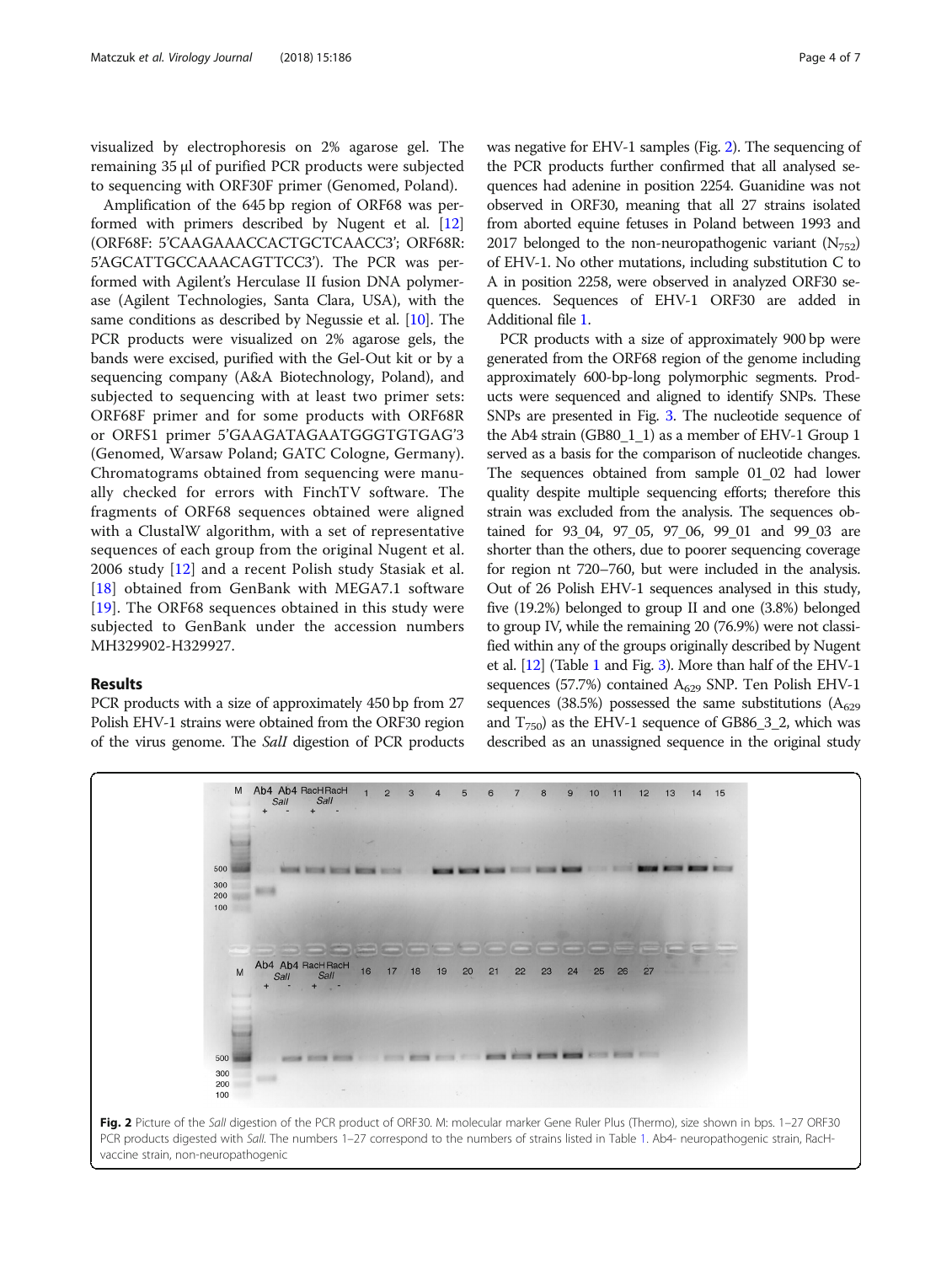<span id="page-4-0"></span>by Nugent et al. [\[12\]](#page-6-0) and Polish EHV-1 sequence PL\_1999\_II from a recent study by Stasiak et al. [\[18](#page-6-0)]. Three sequences had the same SNPs ( $A_{629}$ ,  $C_{626}$  and  $T_{750}$ ) as sequence PL\_2013\_V, while two sequences were similar to PL\_2001\_I from the Stasiak et al. [\[18\]](#page-6-0) (Figs. [2](#page-3-0) and 3).

All of the analysed ORF68 sequences possessed seven G residues in a homopolymeric tract compared to eight G residues in the Ab4 strain (nucleotides 732–739). The number of G residues was not established for 93\_04, 97\_05, 97\_06, 99\_01 and 99\_03 due to the shorter sequences available for those strains.

A clear geographical distribution is difficult to establish (Table [1](#page-2-0)) since group "PL\_1999\_II" sequences were found in 7 different voievodenships in contrast to the group II described by Nugent et al. [\[12](#page-6-0)] which was found only in western voievodenships. Also, some sequences isolated from the same stud within a similar time period differed, e.g., in the 1997 Lubelskie voievodenship (LB) outbreak isolates 97\_01–97\_03 contained a A<sub>629</sub> SNP, vs. a T<sub>562</sub> SNP of isolates 97\_04 –97\_06. Two EHV-1 sequences isolated in the same stud over several years (B/WP- Table [1](#page-2-0)) clustered within group II, which may indicate that a similar virus was present in that region for 7 years.

## **Discussion**

The strains included in this study originated from abortion cases that occurred between October and May, which is the breeding season in mares (Table [1](#page-2-0))  $[4]$  $[4]$ .

In this study, none of the EHV-1 strains isolated from aborted fetuses between 1993 and 2017 belonged to the neuropathogenic genotype  $D_{752}$ , and all belonged to the non-neuropathogenic variant  $N_{752}$ . In two recent studies conducted in Poland, the neuropathogenic variant  $D_{752}$ was found in 2 out of 20 cases (10%) and in none out of 37 (0%) EHV-1 isolates obtained from abortion cases [[18,](#page-6-0) [20](#page-6-0)]. In those studies, Polish  $D_{752}$  EHV-1 strains were isolated in the years 2009 and 2010. Our study includes older isolates than previous Polish studies done by Stasiak et al. [[18](#page-6-0), [20](#page-6-0)]. Summarizing all the analyses so far, on Polish EHV-1 sequences from years 1993 to 2017, the prevalence of the neuropathogenic genotype  $D_{752}$  is very low, only 3.07% (2/65 EHV-1). In all three studies (this one and [[18,](#page-6-0) [20\]](#page-6-0)), the abortions were not associated with neurological symptoms in the horse premises. It seems that non-neuropathogenic EHV-1 strains are prevalent in Poland. To the author's knowledge, EMH was never described in Poland, although horse practitioners report isolated incidents of neurological symptoms in horses, that are, however, not supported by any laboratory diagnosis of EHV-1. This is in contrast to other countries, where devastating outbreaks of EHM were reported [[9,](#page-6-0) [10,](#page-6-0) [21,](#page-6-0) [22\]](#page-6-0).

While studies indicate that the non-neuropathogenic  $N<sub>752</sub>$  (nt A2254) variants are more common, the prevalence of  $D_{752}$  strains have increased in recent decades in the USA and some European countries [\[6](#page-5-0), [15](#page-6-0)]. However, a similar increase has not been observed in other

|                | .                |            |            | 1. 1.                      | 1. 1                       | 1.                   | 1.               | 1. 1.                     |                 | N.of           |
|----------------|------------------|------------|------------|----------------------------|----------------------------|----------------------|------------------|---------------------------|-----------------|----------------|
|                | 330              | 340        | 560        | 620                        | 710                        | 720                  | 730              | 750                       | Group           | $EHV-1$        |
| GB80 1 2 (Ab4) | CCATCTCAAC       | TCCAGCCTTA | GGCGGGTGGA | CATTAGTTCG                 | TGCCGCGGCG                 | GCGGCCGTCG           | GAGGGGGGGG-      | CGAGGCGGCG                |                 | seq.           |
| US85 1 1       | .                | .          | .          | .                          | .                          |                      | . G              | .                         | I               | $\circ$        |
| GB03 2 2       | .                |            | .          | .                          |                            |                      |                  | .                         |                 |                |
| US79 1 1       | .                |            | .          | <b>T.</b>                  | .                          |                      |                  | .                         | II              | 5              |
| AR79 1 1       | .                |            | .          | .                          | C.                         |                      |                  | .                         |                 |                |
| GB01 1 1       | .                | .          | .          | . <b>A</b>                 | . T                        |                      |                  | .                         |                 |                |
| GB89 2 1       | .                | .          | .          | . <b>A</b>                 | A. T                       | .                    |                  | .                         | III             | 0              |
| FR00 1 1       | .                | .          | .          | . A                        | .                          |                      |                  | .                         | IV              |                |
| GB00 1 1       | .                | . A        | .          | . <b>A</b>                 | .                          |                      |                  | .                         |                 | $\mathbf{1}$   |
| US01 1 2       | .                | .          | .          | . <b>A</b>                 | $G \ldots A \ldots \ldots$ | .                    |                  | .                         | V               | 0              |
| US03 6 2       | .                | .          | .          | $\ldots \ldots C \ldots A$ | $G \ldots A \ldots \ldots$ |                      |                  | .                         |                 |                |
| GB85 1 1       | $\ldots$ . $T$ . | .          | .          | . A                        | .                          |                      |                  | $1.1.1.1$ T. $1.1.1$      | VI              | $\Omega$       |
| GB86 3 2       | .                |            |            | . <b>A</b>                 | .                          |                      |                  | $1.1.1.1$ T.              | NA Nugent 2006  | 10             |
| PL 1999 II *   | .                |            |            | . <b>A</b>                 |                            |                      |                  | $\ldots$ . $\mathbf{T}$ . |                 |                |
| GB87 1 1       | .                | .          | .          | .                          | .                          | $\ldots \ldots$ .c.c | $CG. C. -$       | .                         | NA Nugent 2006  | $\Omega$       |
| PL 2013 V *    | .                |            | .          | $\ldots \ldots C \ldots A$ | .                          | .                    | 1.1.1.1.1.1.1.04 | $$ <b>T</b> .             | NA Stasiak 2017 | 3              |
| 93 04          | .                | .          | .          | $\ldots \ldots \ldots$ $A$ | .                          | 2                    | 2                | $\overline{ }$            | NA this study   |                |
|                |                  |            |            |                            |                            |                      |                  |                           | Partial,        |                |
|                |                  |            |            |                            |                            |                      |                  |                           | similar to      | -1             |
|                |                  |            |            |                            |                            |                      |                  |                           | PL 2013 V       |                |
| PL 2001 I *    | .                |            | .          | .                          | $C.$                       | .                    |                  | . M.                      | NA Stasiak 2017 | $\Omega$       |
| 99 02          |                  |            | . . T.     | .                          | C.                         |                      |                  | . T                       | NA this study   |                |
| 97 04          |                  |            |            |                            |                            |                      |                  |                           | Similar to      | $\overline{2}$ |
|                |                  |            |            |                            |                            |                      |                  |                           | PL 2001 I       |                |
| 97 05          | .                | .          | . . T      | .                          | -2                         | $\hat{ }$            | 2                | $\hat{ }$                 | NA this study   |                |
| 97 06          |                  |            |            |                            |                            |                      |                  |                           | partial,        | 4              |
| 99 01          |                  |            |            |                            |                            |                      |                  |                           | similar to      |                |
| 99 03          |                  |            |            |                            |                            |                      |                  |                           | PL 2001 I       |                |

DQ172353.1 (GB80\_1\_2 Ab4 strain). Typical nucleotide positions for each groups [\[12\]](#page-6-0) are highlighted. Asterisk: ORF68 sequences described in [[18\]](#page-6-0). Dots represent the same nucleotide sequence. Dashes represent deletions. NA: not assigned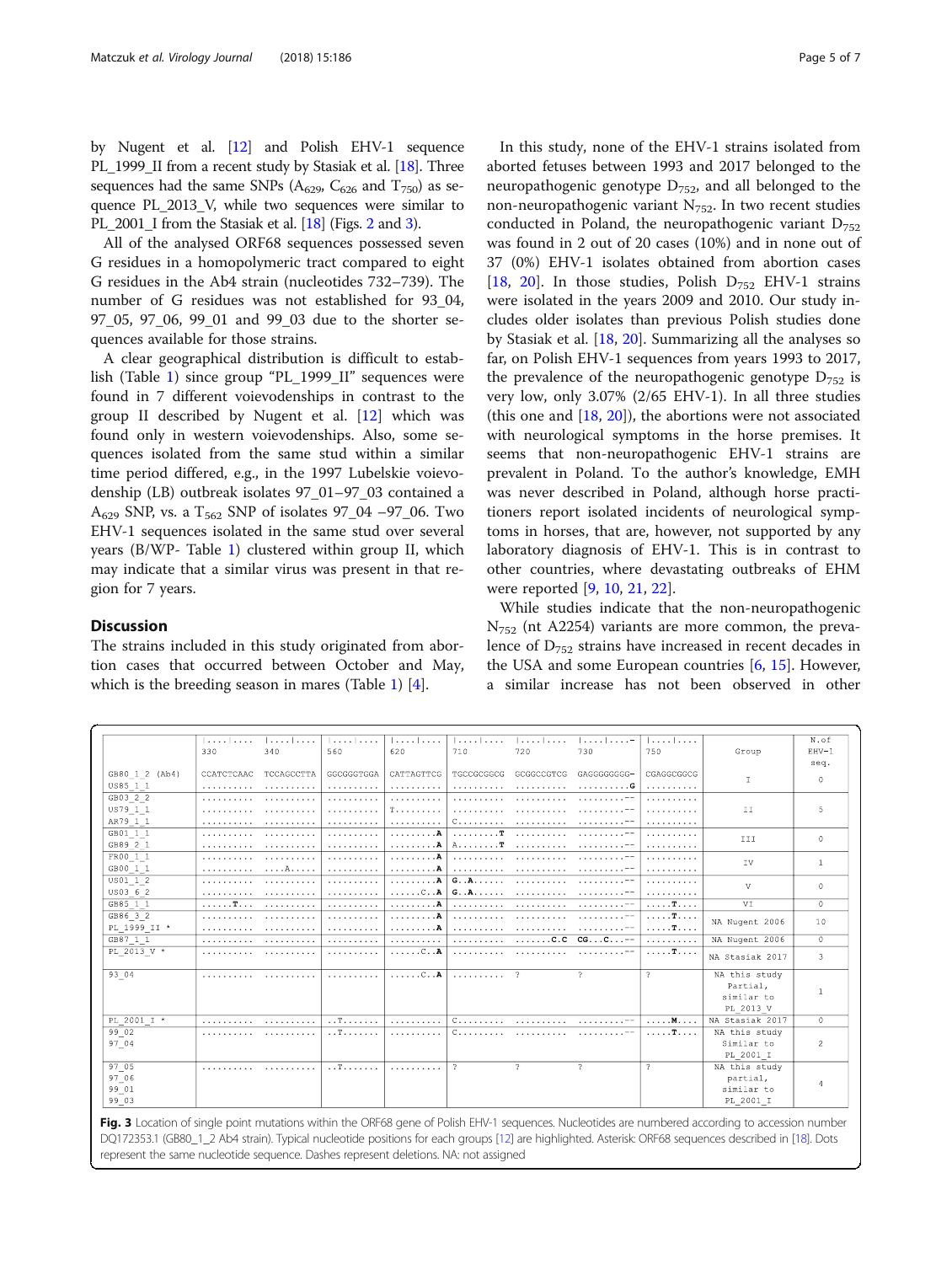<span id="page-5-0"></span>countries such as Japan or New Zealand [\[23](#page-6-0), [24](#page-6-0)]. Recent studies suggest that neuropathogenic strains could have a selective advantage over non-neuropathogenic strains which have increased their prevalence in horse popula-tions [[25](#page-6-0)]. A very low prevalence of  $D_{752}$  strains and an absence of EHM outbreaks in Poland could be due to the late introduction of these strains in Poland, therefore it is recommended to monitor the genotype of EHV-1 in the future. If the D752 strains were more prevalent, this could influence quarantine rules and infectious disease management in studs. It could also influence the amount of samples sent for diagnostics.

The use of the ORF68 sequence as a molecular marker associated with the geographical origin of EHV-1 was first proposed by Nugent et al. [[12](#page-6-0)]. However, more data now available for this sequence indicate that many sequences cannot be classified within already established groups. In a similar study performed in Hungary, 65.7% of EHV-1 isolates were grouped according to the classification of Nugent et al. [[12](#page-6-0)] into groups II, III and IV, while the remaining isolates formed four separate groups [[17](#page-6-0)]. In a recent Polish study, the main EHV-1 groups were also III and IV, while the majority of sequences were matched either by the Nugent "unassigned" group or formed a separate group [[18](#page-6-0)]. In our study, analysis of the geographical distribution of strains isolated in different regions in Poland have not revealed any pattern or clustering. In fact, similar sequences have been isolated from multiple regions, and the others appear only in one stud in a particular year. These findings are in agreement with previous studies conducted in Hungary and Poland [\[17,](#page-6-0) [18](#page-6-0)]. In this study, we observed different EHV-1 strains that caused abortions in the same stud within a similar time period. This could suggest that at least some of these abortions might have been caused by reactivation of a persistent EHV-1 infection rather than a single introduction of a new virus into a stud's premises (stable A/LB, Table [1\)](#page-2-0). It is proposed that EMH and abortions can be caused by virus shed during the reactivation of latency and transmission to susceptible horses in the stud [3, [26](#page-6-0)]. All the recent isolates of EHV-1 sequenced in this study belong to group PL\_1999\_II. This particular ORF68 sequence appeared in 1997 and is the only sequence isolated since 2001, suggesting that these EHV-1 strains possess advantages in transmission or more often induce abortion in mares.

## Conclusions

In summary, equine abortion cases that occurred in Poland between 1993 and 2017 were caused by EHV-1 with a non-neuropathogenic ORF30  $N_{752}$  genotype. On the basis of ORF68 sequences, the majority of EHV-1 strains cluster within groups II, IV or cannot be assigned to any of the known groups, but show similarity to those already described in Poland.

## Additional file

[Additional file 1:](https://doi.org/10.1186/s12985-018-1093-5) Nucleotide sequences obtained from sequencing of ORF30 PCR products. Data is presented in FASTAformat. (FAS 8 kb)

#### Abbreviations

EHV-1 equine herpesvirus 1: EHM- equine herpesvirus myeloencephalopathy; nt: nucleotide; ORF: Open reading frame; SNP: Single point mutation

#### Acknowledgments

We thank professor Jerzy Rola and Karol Stasiak from the Department of Virology, National Veterinary Research Institute, Pulawy, Poland, for the DNA sample of neuropathogenic EHV-1 Ab4 strain.

#### Funding

Publication was supported by Wroclaw Centre of Biotechnology, Programme The Leading National Research Centre (KNOW) for years 2014–2018.

#### Availability of data and materials

The sequences generated and analysed during the current study are available in the Genbank repository.

#### Authors' contributions

AKM and BAB conceived and designed the experiments; AKM, MS, and NAJ performed the experiments; AKM analysed sequencing data; AKM wrote the manuscript; BAB revised the manuscript. All authors read and approved the final manuscript.

#### Ethics approval

Not applicable - the work was conducted on clinical samples sent by veterinary practitioners.

## Consent for publication

Not applicable

## Competing interests

The authors have declared no competing interests.

#### Publisher's Note

Springer Nature remains neutral with regard to jurisdictional claims in published maps and institutional affiliations.

## Received: 25 May 2018 Accepted: 9 November 2018 Published online: 03 December 2018

#### References

- 1. Bazanow BA, Fracka AB, Jackulak NA, Staroniewicz ZM, Ploch SM. A 34 year retrospective study of equine viral abortion in Poland. Pol J Vet Sci. 2014;17:607–12.
- 2. Allen GP, Kydd JH, Slater D, Smith KC. Equid herpesvirus 1 and equid herpesvirus 4 infections. In: Coetzer JAW, Tusin RC, editors. Infectious diseases of livestock. 1st ed. Newmarket: Oxford University press; 2004. p. 829–59.
- 3. Lunn DP, Davis-Poynter N, Flaminio MJBF, Horohov DW, Osterrieder K, Pusterla N, Townsend HGG. Equine herpesvirus-1 consensus statement. J Vet Intern Med. 2009;23:450–61.
- 4. Bazanow BA, Jackulak NA, Fracka AB, Staroniewicz ZM. Abortogenic viruses in horses. Equine Vet Educ. 2014;26:48–55.
- 5. Damiani AM, de Vries M, Reimers G, Winkler S, Osterrieder N, Severe Equine A. Herpesvirus type 1 (EHV-1) abortion outbreak caused by a Neuropathogenic strain at a breeding farm in northern Germany. Vet Microbiol. 2014;172:555–62.
- 6. Perkins GA, Goodman LB, Tsujimura K, Van de Walle GR, Kim SG, Dubovi EJ, Osterrieder N. Investigation of the prevalence of neurologic equine herpes virus type 1 (EHV-1) in a 23-year retrospective analysis (1984–2007). Vet Microbiol. 2009;139:375–8.
- 7. Vissani MA, Becerra ML, Olguin Perglione C, Tordoya MS, Mino S, Barrandeguy M. Neuropathogenic and non-neuropathogenic genotypes of equid herpesvirus type-1 in Argentina. Vet Microbiol. 2009;139:361–4.